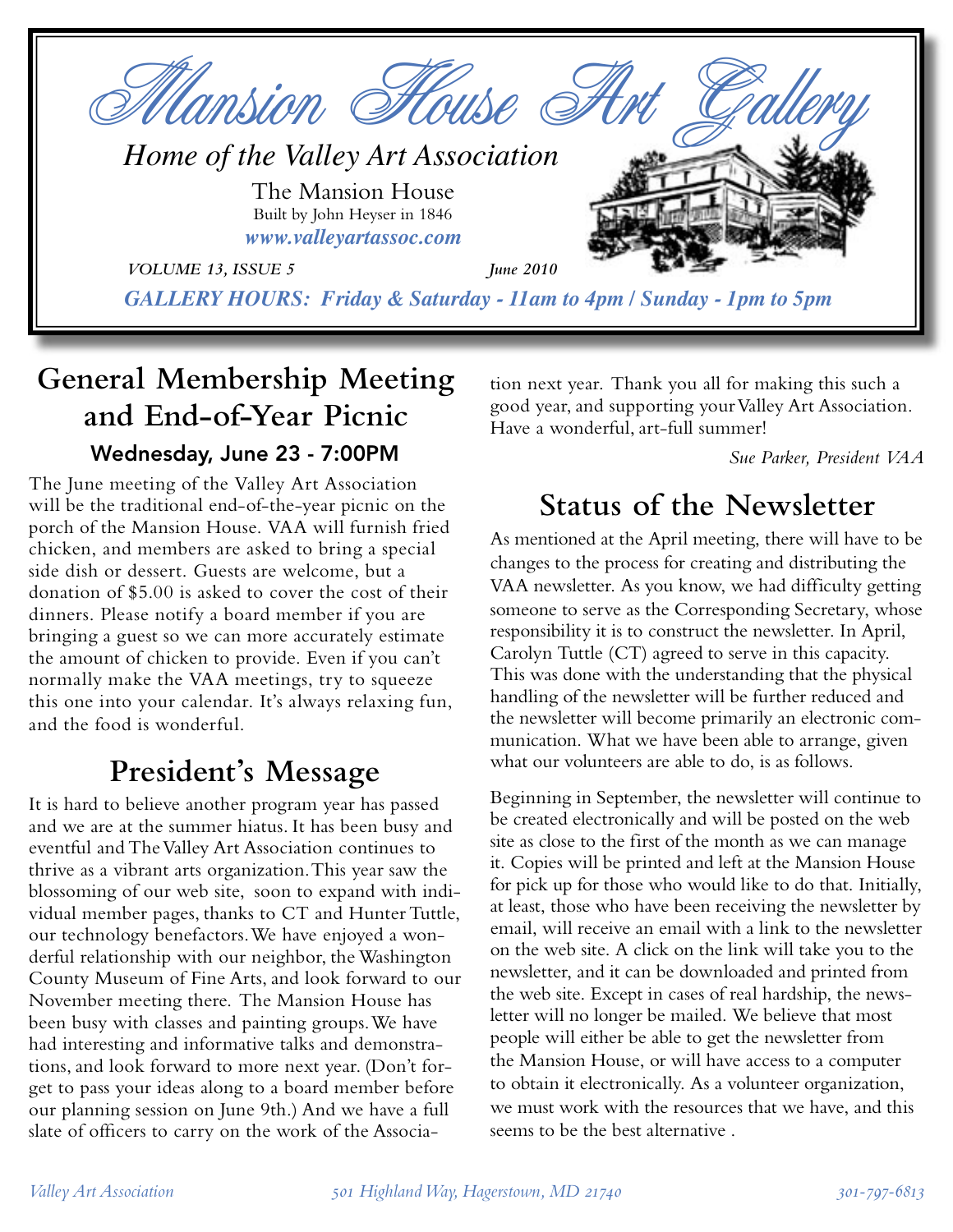## **Shows**

#### **NORTH GALLERY SHOWS**

- All Member Show "Summer Colors" JUNE 4 - JUNE 25. Works reflecting artists interpretation of summer season will be presented.
- All Member "Miniature Show" JUNE 4

- JULY 25. Miniature paintings showing various subjects will be displayed for two months. This is a highlight event for the summer season and usually coincides with the annual Blue's Fest hosted by the city of Hagerstown.

- Janie Moltrup JULY 2 JULY 25.
- Monday Morning Painting Group JULY 30 - AUGUST 29. Painters from the Mansion House Monday morning group will share their creations on canvas and paper for the month of July.

#### **ADDITIONAL AREA SHOWS**

#### Washington County Hospital - Art In The Hallways

- JUN Artist of the Month **Donna Ashbaugh**
- JUL Artist of the Month **Noelle Miller**
- AUG Artist of the Month **Clyde Roberts**

Questions on Art in the Hallways? Contact Lucy Ecker at: 301-733-5320 or a1nanaecker@aol.com.

#### Chambersburg Hospital Artist of the Month

- JUN Artist of the Month - **Glen Sabetto (Oils)**
- JUL Artist of the Month **Bettie Rae Gallagher (Oils, Pastels)**
- AUG Artist of the Month **Elizabeth Koontz (Oils, Watercolors)**

## **Classes and Workshops**

### WATERCOLOR CLASSES - Thursdays at the Mansion House with Lynn Ferris

**Dates: June 24 - July 29 Time: 9AM to Noon Cost: \$15 per week**

Lynn Is a signature member of the National Watercolor Society and the Florida Watercolor Society. In 2007 she received the top award in the Florida Watercolor Society Exhibit, and this year she received "Best of Show" in the Tallahassee Watercolor Society Tri-State Juried Show. She will be featured in the North Light book "Splash 12" in 2011. Call Lynn at 304/258-1651, to register.

#### FRITZ BRIGGS COMING TO WAYNESBORO

The Waynesboro Studio Club is sponsoring an outdoor watercolor workshop with Fritz Briggs of the Schuler School of Fine Art from 9/13-17/10 in Waynesboro. The cost is \$165. Contact Virginia Hair at 717-762-3677.

## CALL TO ARTISTS

Washington County Hospice is celebrating its 30th anniversary on November 14, 2010. In honor of the occasion, they are asking artists to depict "Extraordinary End of Life Experiences" and submit the piece for exhibit at the Cortland Mansion Banquet Hall during the event honoring their 30 years of work on the 14th between 2- 4PM. They will select the work that best exemplifies the theme and purchase it for display it at their offices on Northern Avenue in Hagerstown. Work can be submitted to Hospice of Washington County, 747 Northern Ave, Hagerstown, Attention Cheryl Brown anytime during the week of October 4th - October 8th between the hours of 8:00 a.m. and 4:00 p.m. Each piece must include an information card with artists name, address, phone number and e-mail address. Also please include a purchase price in the event that one of our guests would like to purchase the piece.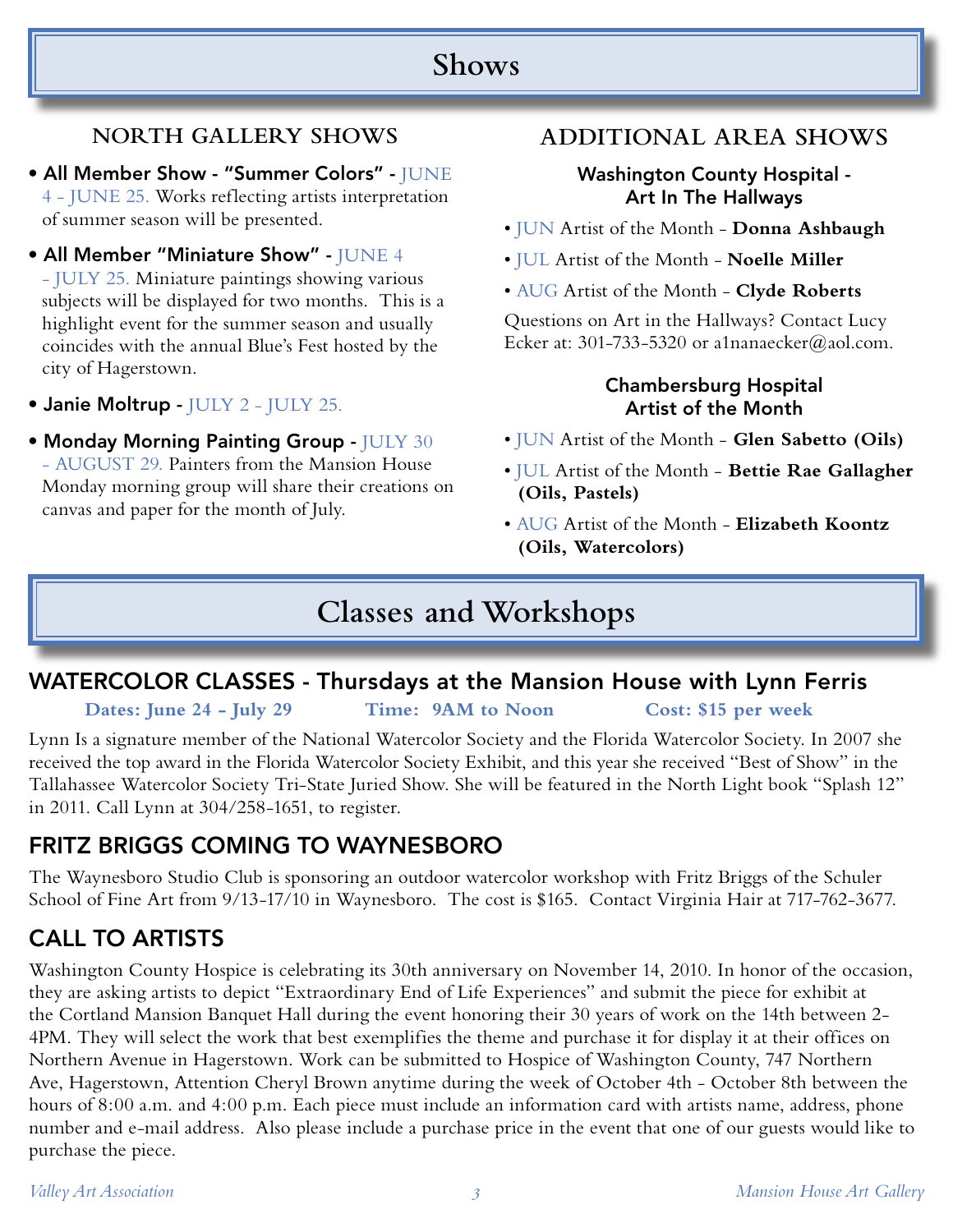## **General Member News**

Planning for 2010-11 program year - The Board will be meeting at 10:00 AM on June 9th at the Mansion House to plan the 2010-2011 program year (meeting programs, North Gallery shows, etc.). If you have suggestions for programs, shows, demo artists, please let a Board member know so we can follow up. Or better yet, try to attend.

Annual Membership Dues \$25 are now due -

Make check payable to the Valley Art Association and mail to: **Donna Smith, Treasurer 501 Highland Way, Hagerstown, MD 21740** Payment can also be made at the June 23 Picnic. Anyone not paid by October meeting will be dropped. Questions call Donna Smith 301-797-8761 or DSmith7119@aol.com.

Fall Festival - The City's Autumn Arts Festival will be held the weekend of September 18th and 19th. On Sunday, the 19th, the Mansion House will host tables for children and adults to try their hand at painting. We need people to help provide instruction and supervision to these budding artists. Please sign up for this event. We would also like to have painters working on the porch, and of course you can set up your artwork to sell. Remember, this is one of the City-sponsored events that we need to support!

#### **NEXT GALLERY MEETING**

The date for the annual Gallery Wall Change is below. Please come prepared to pay those dues, as well as the wall space rent. You will then need to sign up for your required sitting dates.

**TUESDAY, JUNE 22ndat 10:00AM**

Job Opportunity - Any acrylic painters and/or arts organizations in the greater Bowie, MD area.

Grumbacher paint is looking to hire acrylic painters to teach two hours workshops at a major retailer in locations across the United States and Canada. Artists must be capable of demonstrating a still life, landscape, seascape, and

floral. We have developed a flexible curriculum in acrylics for an artist to use or adapt to fit to his or her style. We plan to conduct approximately one to four workshops per store per month and the artist will have flexibility in scheduling Compensation is \$100 per workshop, and teaching materials will be provided to the artist at no cost

Please have anyone who is interested email Ellen Cunningham at ecunningham $@$ chartpak.com with examples of their work in acrylics, along with a resume and contact information. (Chartpak is a manufacturer of fine art supplies. Grumbacher, Koh-I-Noor, Higgins ink, and Clearprint are some of our brands.)

**New Member Notes -** The Valley Art Association welcomes Robert Savannah as a member. He is a graphic designer and illustrator, and has been a freelance artist for the U. S. Fish and Wildlife Service, depicting various endangered species and designing publications for them. He has also created wayside exhibits for the National Park Service at Devil's Tower, Ft. McHenry, and the Golden Gate Bridge. His drawings and illustrations have appeared in national publications. He paints mainly wildlife and landscapes. He currently has a painting of a bobcat hanging in the State Capitol Building in Annapolis. Take a look at his superb paintings, currently exhibited on the MH wall space of his mom, June Savannah.

Fall Gallery Meeting and Credit Card Sales

Training - Gallery members, please put September 9th at 10:00 on your calendar for the next Gallery meeting. We will have a representative from the credit card company there to give us a refresher course on how to handle credit card sales. Most of us don't do them often enough to become proficient, so this will be a good opportunity to go over the process.

#### Next Scheduled Cleaning for Mansion House -

The second half of the Mansion House cleaning will be on July 13th. Those who could not help on the January date (or those who just love to clean and can't wait to do it again) should plan to come on this date. Please try to sign up for a task on the work sheet. We will divide up any remaining tasks on  $7/13$ .